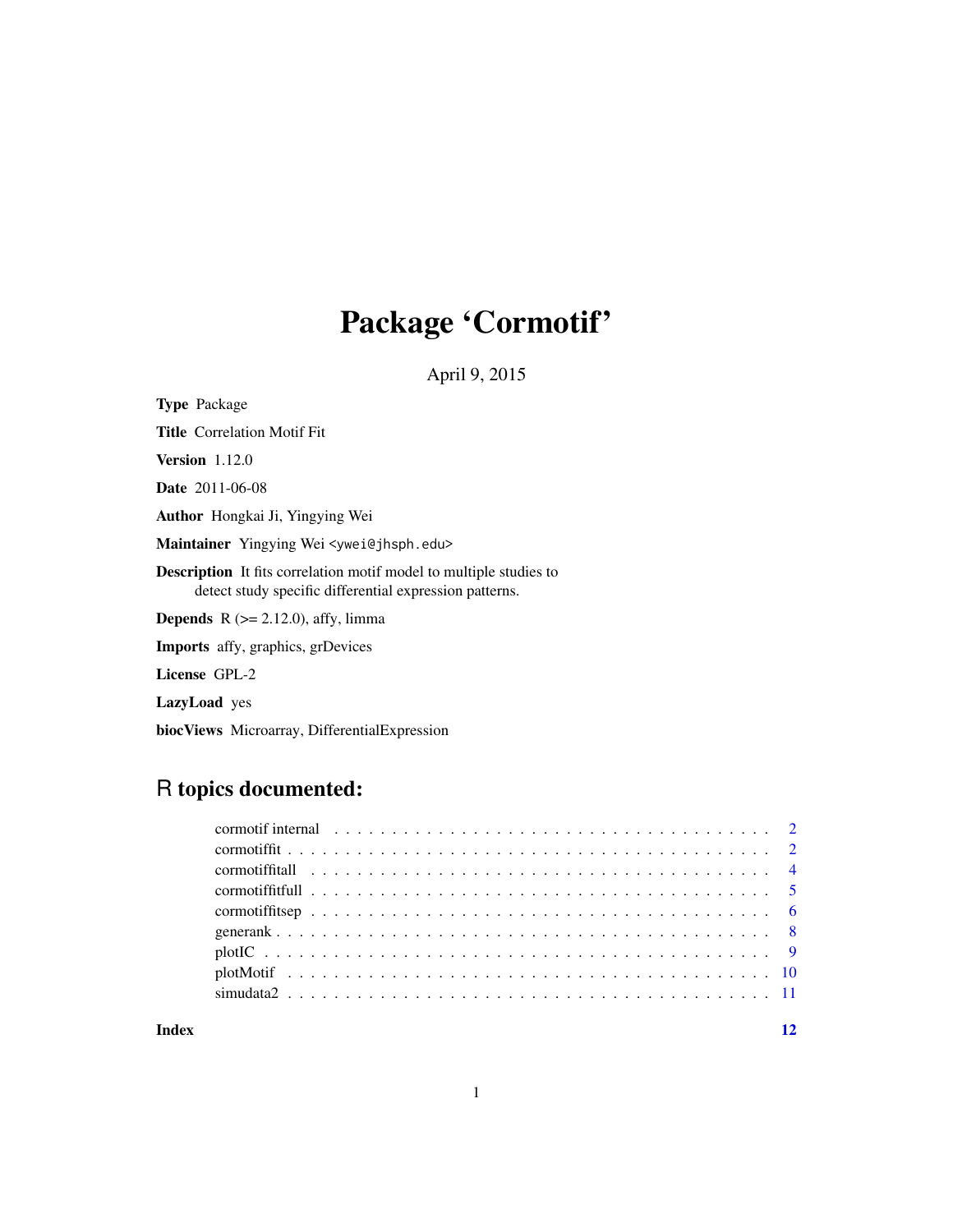<span id="page-1-0"></span>cormotif internal *Correlation Motif Internal functions*

#### Description

These functions are not part of the package application programming interface and are not recommended to be used by the users.

## Usage

```
modt.f0.loglike
modt.f1.loglike
cmfit
cmfitall
cmfitsep
cmfitfull
limmafit
generatetype
```
#### References

Ji, H., Wei, Y.,(2011) Correlation Motif. Unpublished

| <b>Correlation Motif Fit</b> |
|------------------------------|
|------------------------------|

## Description

This function fits the Correlation Motif model to multiple expression studies. It gives the fitted values for the probability distribution of each motif, the fitted values of the given correlation matrix and the posterior probability for each gene to be differentially expressed in each study.

## Usage

```
cormotiffit(exprs,groupid,compid,K=1, tol=1e-3, max.iter=100, BIC=TRUE)
```
#### Arguments

| exprs   | a matrix, the expression data after normalization that is on log2 scale, each row<br>of the matrix corresponds to a gene and each column of the matrix corresponds<br>to a sample array.                                |
|---------|-------------------------------------------------------------------------------------------------------------------------------------------------------------------------------------------------------------------------|
| groupid | the group label for each sample array, two arrays in the same study with same<br>experimment condition( <i>e.g.control</i> ) have the same groupid.                                                                     |
| compid  | the study design and comparison matrix, each row of the matrix corresponds to<br>one study with the first column being the first experimment condition and the<br>second column being the second experimment condition. |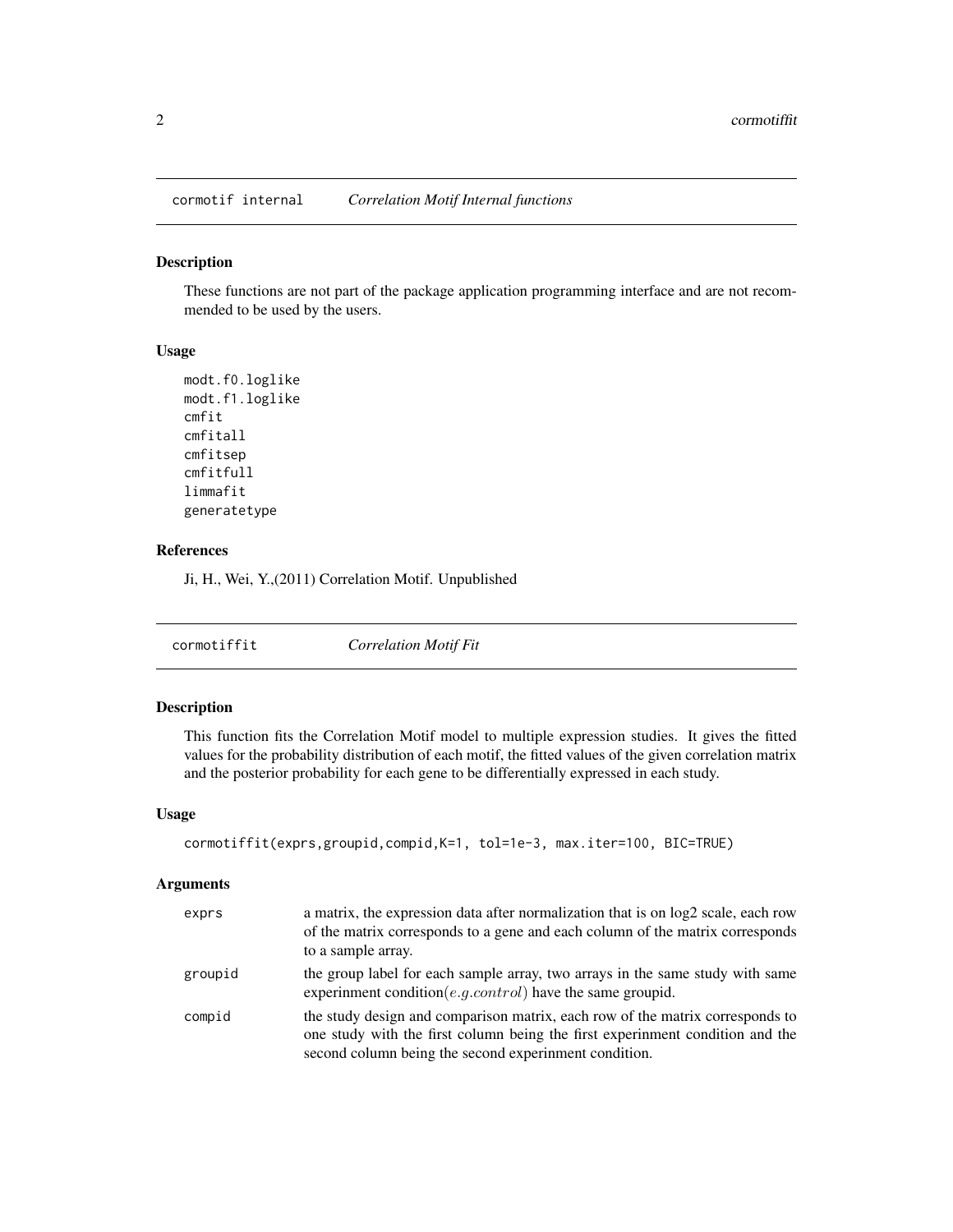| K        | a vector, each element specifing the number of motifs a model wants to fit.                                                                                                            |
|----------|----------------------------------------------------------------------------------------------------------------------------------------------------------------------------------------|
| tol      | the relative tolerance level of error.                                                                                                                                                 |
| max.iter | maximun number of iterations.                                                                                                                                                          |
| BIC      | default is BIC=TRUE, selecting the model with the lowest BIC value among all<br>fitted models; if BIC=FALSE, selecting the model with the lowest AIC value<br>among all fitted models. |

## Details

For the i^th element of K, the function fits total number of  $K[i]$  motifs to the data. Each gene can belong to one of the  $K[i]$  possible motifs according to prior probability distribution, motif.prior. For genes in motif j, the probability that they are differentially expressed in study d is  $motif.q(j,d)$ . One should indicate the groupid and compid for each study clearly.

## Value

| bestmotif\$p.post      |                                                                                                                   |
|------------------------|-------------------------------------------------------------------------------------------------------------------|
|                        | the posterior probability for each gene to be differentially expressed in each<br>study for the best fitted model |
| bestmotif\$motif.prior |                                                                                                                   |
|                        | fitted values of the probability distribution of different motifs for the best fitted<br>model                    |
| bestmotif\$motif.q     |                                                                                                                   |
|                        | fitted values of the correlation motif matrix for the best fitted model                                           |
| bestmotif\$loglike     |                                                                                                                   |
|                        | log-likelihood of the best fitted model                                                                           |
| bic                    | the BIC values of all fitted models                                                                               |
| aic                    | the AIC values of all fitted models                                                                               |
| loglike                | log-likelihood of all fitted models                                                                               |
|                        |                                                                                                                   |

## Author(s)

Hongkai Ji, Yingying Wei

## References

Ji, H., Wei, Y.,(2011) Correlation Motif. Unpublished

## Examples

```
data(simudata2)
n<-nrow(simudata2)
m<-ncol(simudata2)
#the expression data is from the second column to m
exprs.simu2 <- as.matrix(simudata2[,2:m])
```
#prepare the group label for each sample array data(simu2\_groupid)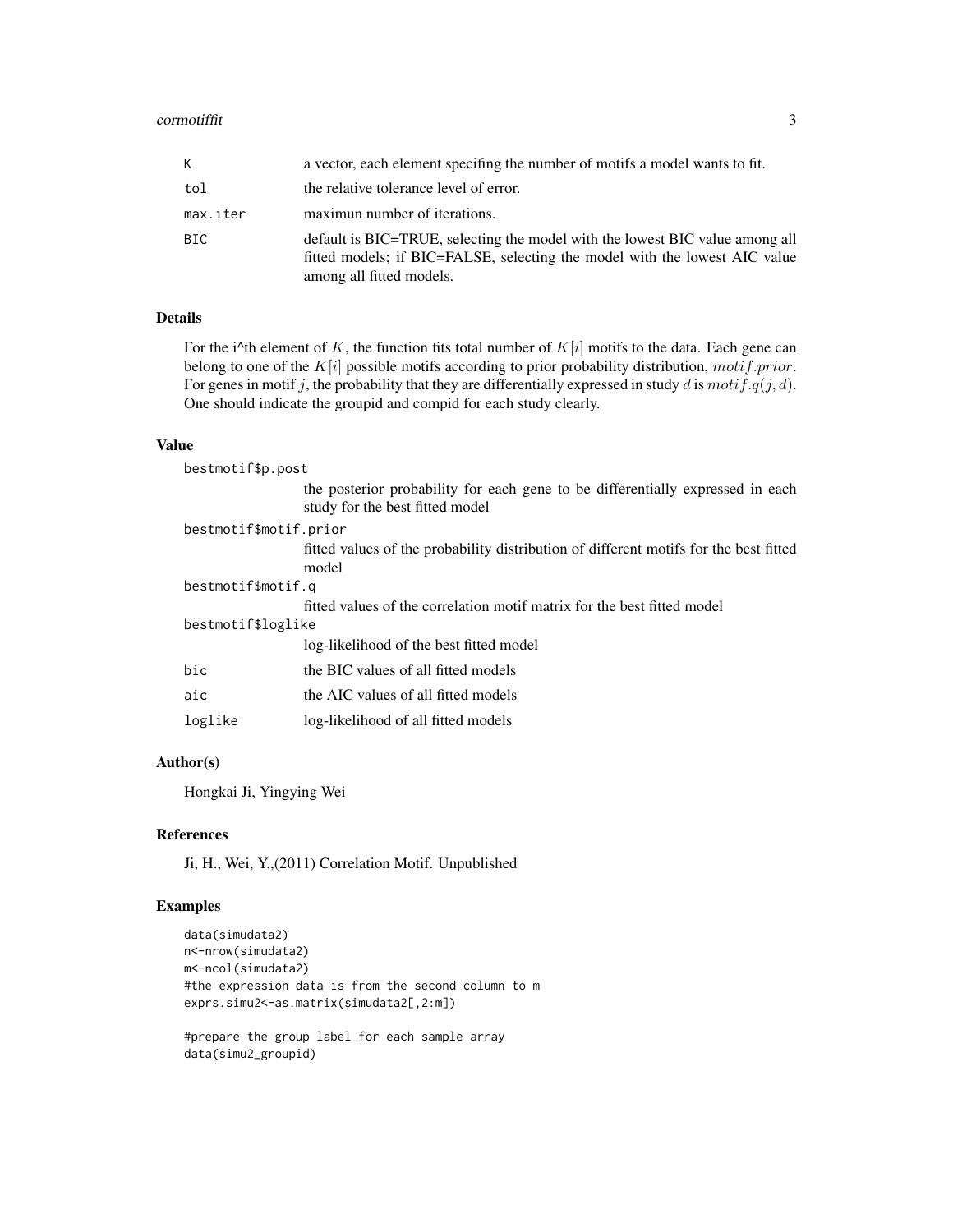```
#prepare the design matrix for each group of samples
data(simu2_compgroup)
#fit 2 correlation motifs to the data
motif.fitted<-cormotiffit(exprs.simu2, simu2_groupid,simu2_compgroup,K=2)
```
cormotiffitall *All Studies Correlation Motif Fit*

## Description

This function assumes that a gene is either differentially expressed in all studies or is not differentially expressed in any study. It gives the fitted values for the probability distribution of motif  $(0,0,...0)$  and motif  $(1,1,...,1)$ , and the posterior probability for each gene to be differentially expressed in all studies.

#### Usage

```
cormotiffitall(exprs,groupid,compid, tol=1e-3, max.iter=100)
```
#### Arguments

| exprs    | a matrix, the expression data after normalization that is on $log2$ scale, each row<br>of the matrix corresponds to a gene and each column of the matrix corresponds<br>to a sample array.                             |
|----------|------------------------------------------------------------------------------------------------------------------------------------------------------------------------------------------------------------------------|
| groupid  | the group label for each sample array, two arrays in the same study with same<br>experimment condition( <i>e.g.control</i> ) have the same groupid.                                                                    |
| compid   | the study design and comparison matrix, each row of the matrix corresponds to<br>one study with the first column being the first experimment condition and the<br>second column being the second experinment condition |
| tol      | the relative tolerance level of error.                                                                                                                                                                                 |
| max.iter | maximun number of iterations.                                                                                                                                                                                          |

## Details

The difference between cormotiffitall and cormotif(...,  $K = 2,...$ ) is that cormotiffitall forces the motif to be one of the two patterns but  $cormotiffit$  allows motif patterns other than  $(0,...,0)$  and  $(1,...,1)$ .

#### Value

| p.post      | the posterior probability for each gene to be differentially expressed                |
|-------------|---------------------------------------------------------------------------------------|
| motif.prior | fitted values of the probability distribution of motif $(0,0,0)$ and motif $(1,1,,1)$ |
| loglike     | log-likelihood of the fitted model                                                    |

<span id="page-3-0"></span>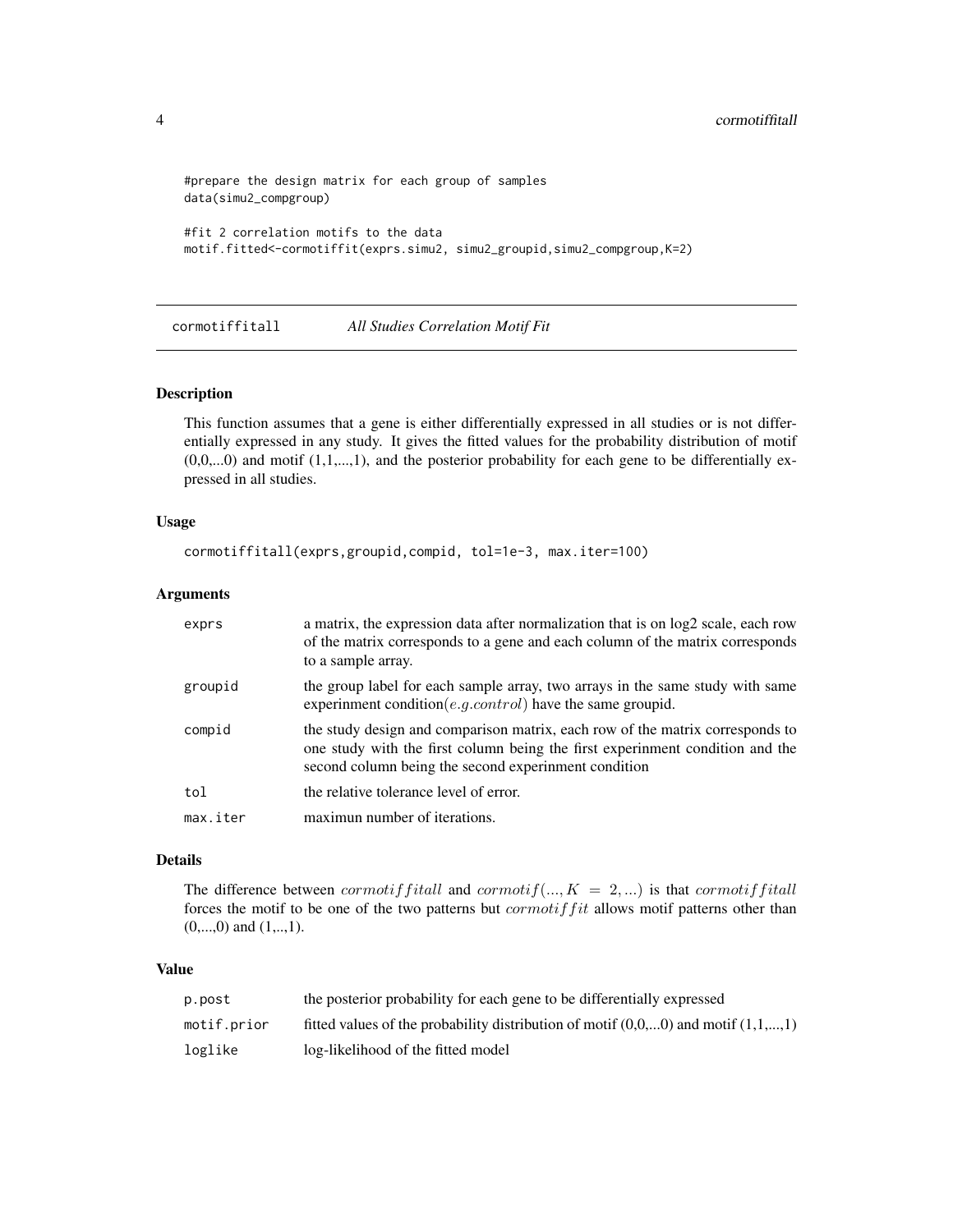## <span id="page-4-0"></span>cormotiffitfull 5

## Author(s)

Hongkai Ji, Yingying Wei

#### References

Ji, H., Wei, Y.,(2011) Correlation Motif. Unpublished

## Examples

```
data(simudata2)
n<-nrow(simudata2)
m<-ncol(simudata2)
#the expression data is from the second column to m
exprs.simu2 <- as.matrix(simudata2[,2:m])
#prepare the group label for each sample array
data(simu2_groupid)
#prepare the design matrix for each group of samples
data(simu2_compgroup)
#fit the two motifs (0,0,\ldots,0) and (1,1,\ldots,1) to the data
```

```
motif.fitted.all<-cormotiffitall(exprs.simu2, simu2_groupid,simu2_compgroup)
```
cormotiffitfull *Full Model Motif Fit*

## Description

This function fits the data to the model with all  $2^D$  possible 0-1 patterns, where D is the number of studies.

## Usage

cormotiffitfull(exprs,groupid,compid, tol=1e-3, max.iter=100)

## Arguments

| exprs    | a matrix, the expression data after normalization that is on log2 scale, each row<br>of the matrix corresponds to a gene and each column of the matrix corresponds<br>to a sample array.                               |
|----------|------------------------------------------------------------------------------------------------------------------------------------------------------------------------------------------------------------------------|
| groupid  | the group label for each sample array, two arrays in the same study with same<br>experimment condition(e.g.control) have the same groupid.                                                                             |
| compid   | the study design and comparison matrix, each row of the matrix corresponds to<br>one study with the first column being the first experimment condition and the<br>second column being the second experimment condition |
| tol      | the relative tolerance level of error.                                                                                                                                                                                 |
| max.iter | maximun number of iterations.                                                                                                                                                                                          |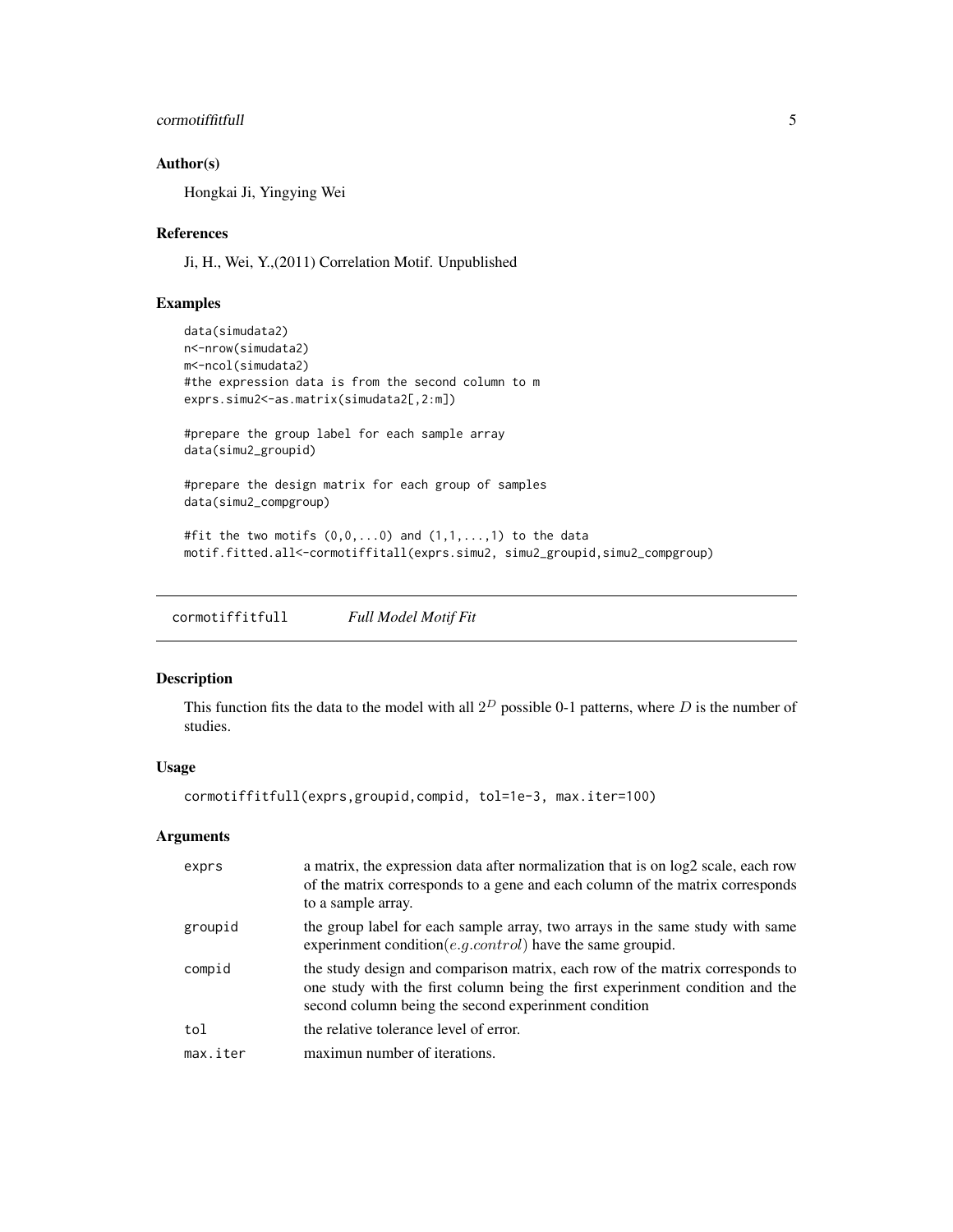## <span id="page-5-0"></span>Details

The difference between  $commitfitfull$  and  $commit(..., K = 2^D, ...)$  is that  $commitfitfull$ forces motif to be one of the those 0-1 patterns. For  $commitfit$ , the motif does not necessarily to be of either 1 or 0, such as (0,1,..,0). It could be (0.9,0.4,...,0.2).

## Value

| p.post      | the posterior probability for each gene to be differentially expressed. |
|-------------|-------------------------------------------------------------------------|
| motif.prior | fitted values of the probability distribution of the $2^D$ 0-1 motifs.  |
| loglike     | log-likelihood of the fitted model.                                     |

## Author(s)

Hongkai Ji, Yingying Wei

## References

Ji, H., Wei, Y.,(2011) Correlation Motif. Unpublished

## Examples

```
data(simudata2)
n<-nrow(simudata2)
m<-ncol(simudata2)
#the expression data is from the second column to m
exprs.simu2 <- as.matrix(simudata2[,2:m])
#prepare the group ID number for each sample array
data(simu2_groupid)
#prepare the design matrix for each group of samples
data(simu2_compgroup)
#fit 2^D 0-1 motifs to the data
motif.fitted.sep<-cormotiffitfull(exprs.simu2, simu2_groupid,simu2_compgroup)
```
cormotiffitsep *Individual Study Motif Fit*

#### Description

This function fits a mixture modified t-distribution model to each study seperately.

## Usage

```
cormotiffitsep(exprs,groupid,compid, tol=1e-3, max.iter=100)
```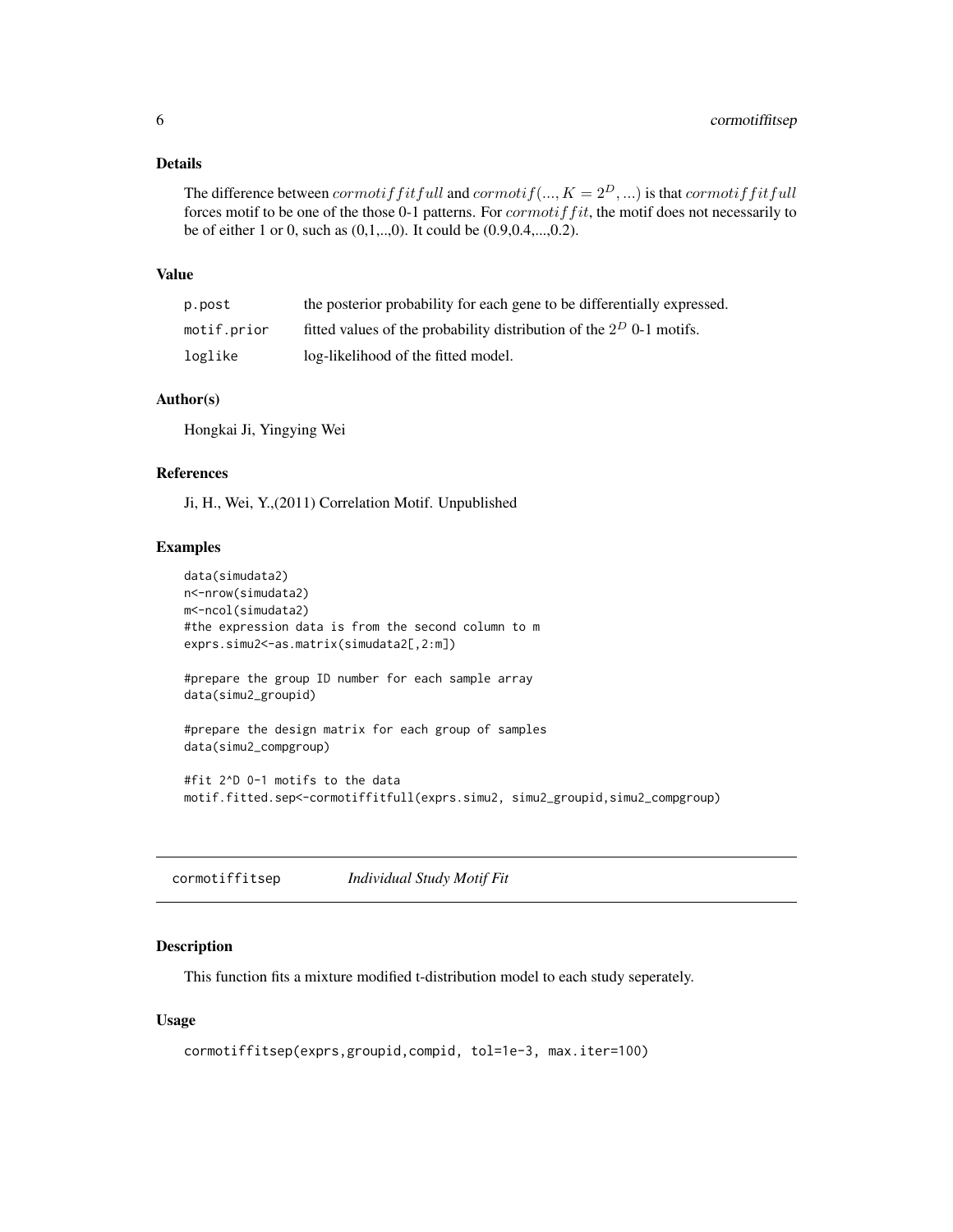## cormotiffitsep 7

## Arguments

| exprs    | a matrix, the expression data after normalization that is on log2 scale, each row<br>of the matrix corresponds to a gene and each column of the matrix corresponds<br>to a sample array.                               |
|----------|------------------------------------------------------------------------------------------------------------------------------------------------------------------------------------------------------------------------|
| groupid  | the group label for each sample array, two arrays in the same study with same<br>experimment condition( <i>e.g.control</i> ) have the same groupid.                                                                    |
| compid   | the study design and comparison matrix, each row of the matrix corresponds to<br>one study with the first column being the first experimment condition and the<br>second column being the second experimment condition |
| tol      | the relative tolerance level of error.                                                                                                                                                                                 |
| max.iter | maximun number of iterations.                                                                                                                                                                                          |

## Value

| p.post      | the posterior probability for each gene to be differentially expressed.                                                                        |
|-------------|------------------------------------------------------------------------------------------------------------------------------------------------|
| motif.prior | fitted values of the probability for genes to be differentially expressed in each<br>study, a $1 * D$ vector, where D is the number of studies |
| loglike     | log-likelihood of the fitted model.                                                                                                            |

## Author(s)

Hongkai Ji, Yingying Wei

## References

Ji, H., Wei, Y.,(2011) Correlation Motif. Unpublished

#### Examples

```
data(simudata2)
n<-nrow(simudata2)
m<-ncol(simudata2)
#the expression data is from the second column to m
exprs.simu2 <- as.matrix(simudata2[,2:m])
#prepare the group ID number for each sample array
data(simu2_groupid)
```

```
#prepare the design matrix for each group of samples
data(simu2_compgroup)
```

```
#fit seperate models to each study
motif.fitted.sep<-cormotiffitsep(exprs.simu2, simu2_groupid,simu2_compgroup)
```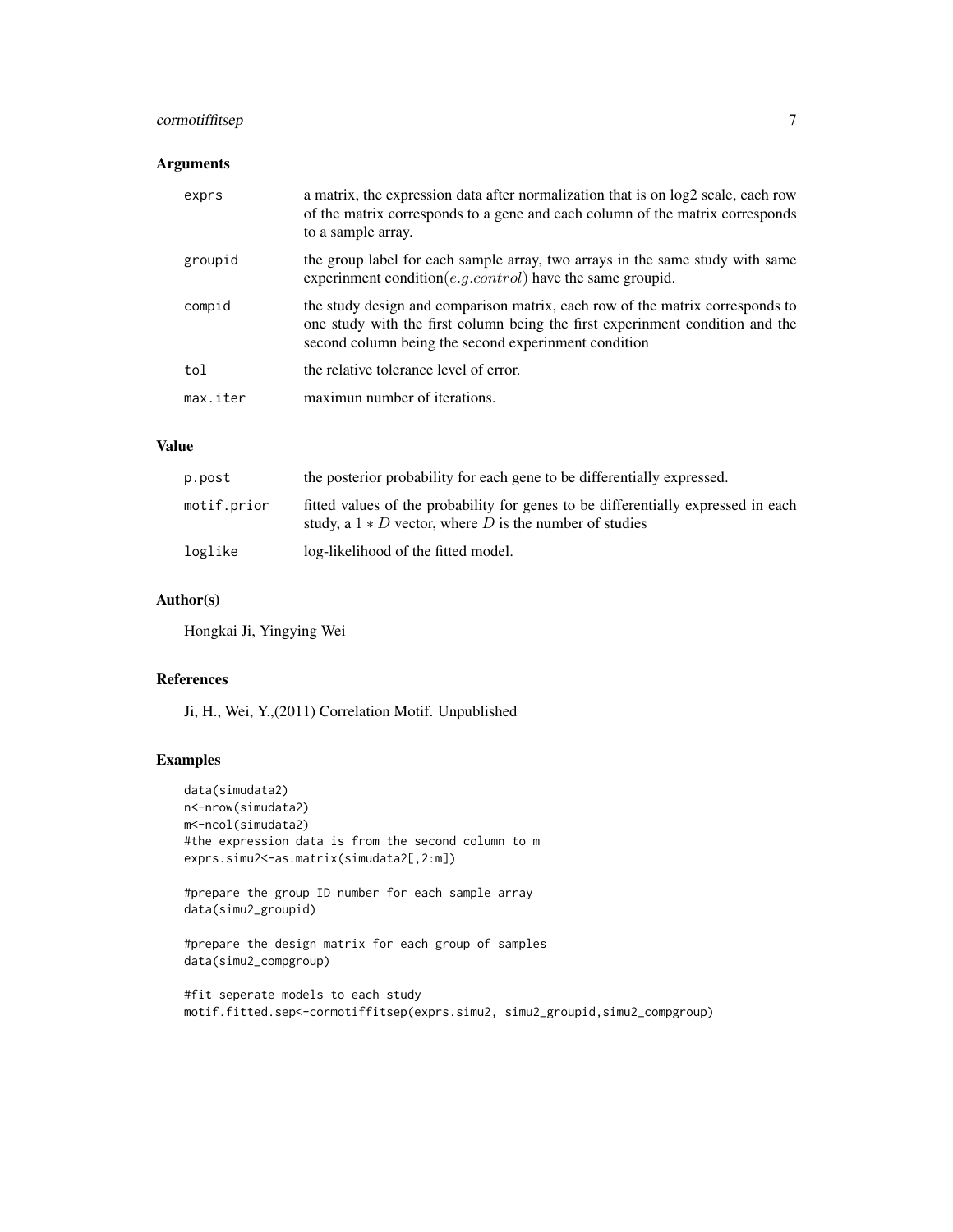<span id="page-7-0"></span>

## Description

This function rank the genes according to the decreasing order of the given statistics.

## Usage

generank(x)

#### Arguments

x A  $G * D$  matrix of statistics, the number of rows is the number of genes and the number of columns is the number of studies.

## Details

The function returns a  $G * D$  matrix of index of top ranked genes in each study according to the decreasing order of statistics in that study.

#### Author(s)

Hongkai Ji, Yingying Wei

## Examples

```
data(simudata2)
n<-nrow(simudata2)
m<-ncol(simudata2)
#the expression data is from the second column to m
exprs.simu2 <- as.matrix(simudata2[,2:m])
```
#prepare the group ID number for each sample array data(simu2\_groupid)

```
#prepare the design matrix for each group of samples
data(simu2_compgroup)
```

```
#fit 2 correlation motif to the data
motif.fitted<-cormotiffit(exprs.simu2, simu2_groupid,simu2_compgroup,K=2)
#give the gene index list according to the decreasing order of
#posterior probability for a gene to be differentially expressed in each study
generank(motif.fitted$bestmotif$p.post)
```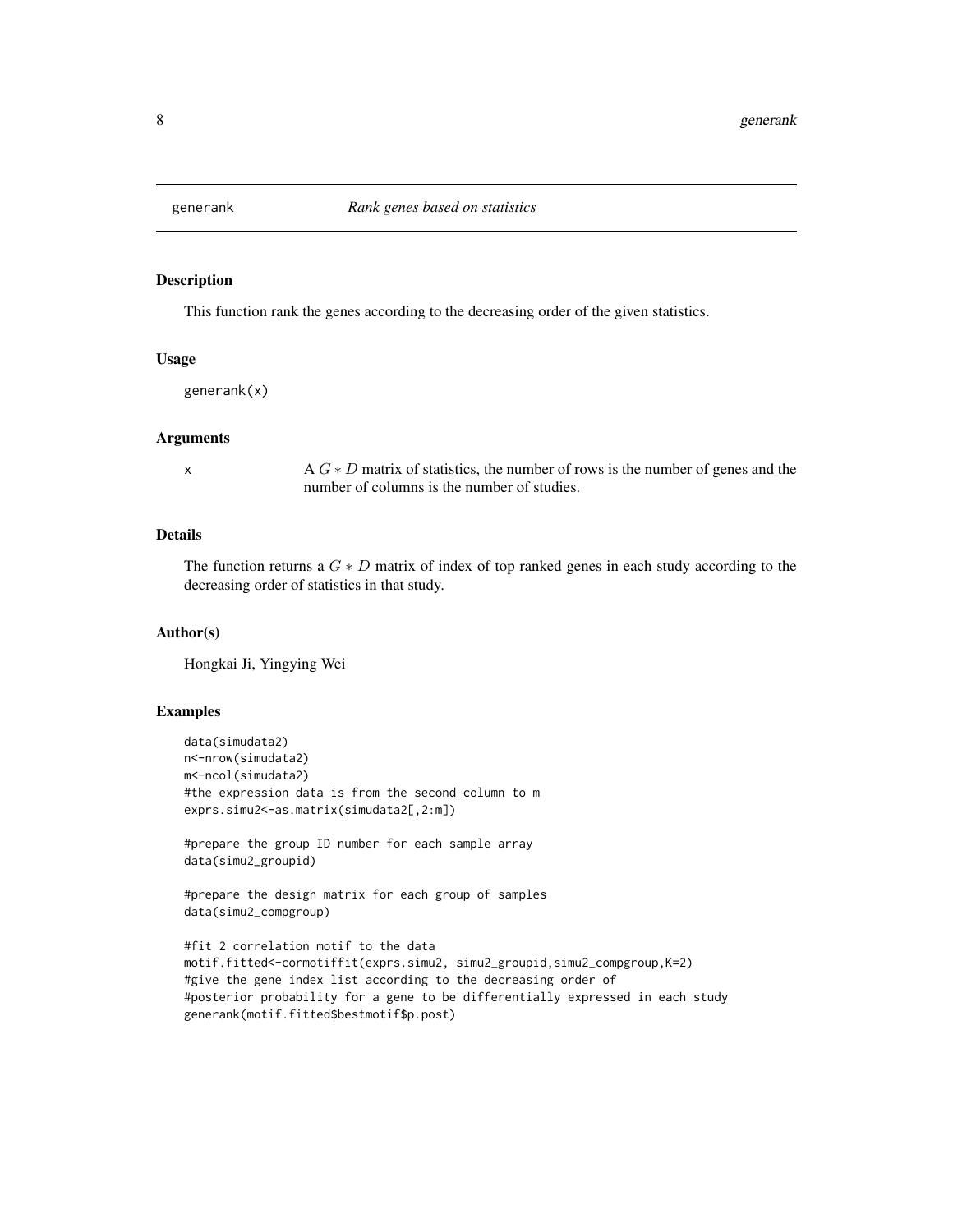<span id="page-8-0"></span>

## Description

This function plots BIC and AIC values for all fitted motif models.

## Usage

```
plotIC(fitted_cormotif)
```
## Arguments

fitted\_cormotif

The object obtained from cormotiffit.

## Details

The left graph is the BIC plot and the right graph is the AIC plot.

#### Author(s)

Hongkai Ji, Yingying Wei

## References

Ji, H., Wei, Y.,(2011) Correlation Motif. Unpublished

## Examples

```
data(simudata2)
n<-nrow(simudata2)
m<-ncol(simudata2)
#the expression data is from the second column to \eqn{m}
exprs.simu2 <- as.matrix(simudata2[,2:m])
```
#prepare the group ID number for each sample array data(simu2\_groupid)

```
#prepare the design matrix for each group of samples
data(simu2_compgroup)
```

```
#fit 2 correlation motif to the data
motif.fitted<-cormotiffit(exprs.simu2, simu2_groupid,simu2_compgroup,K=2)
```
plotIC(motif.fitted)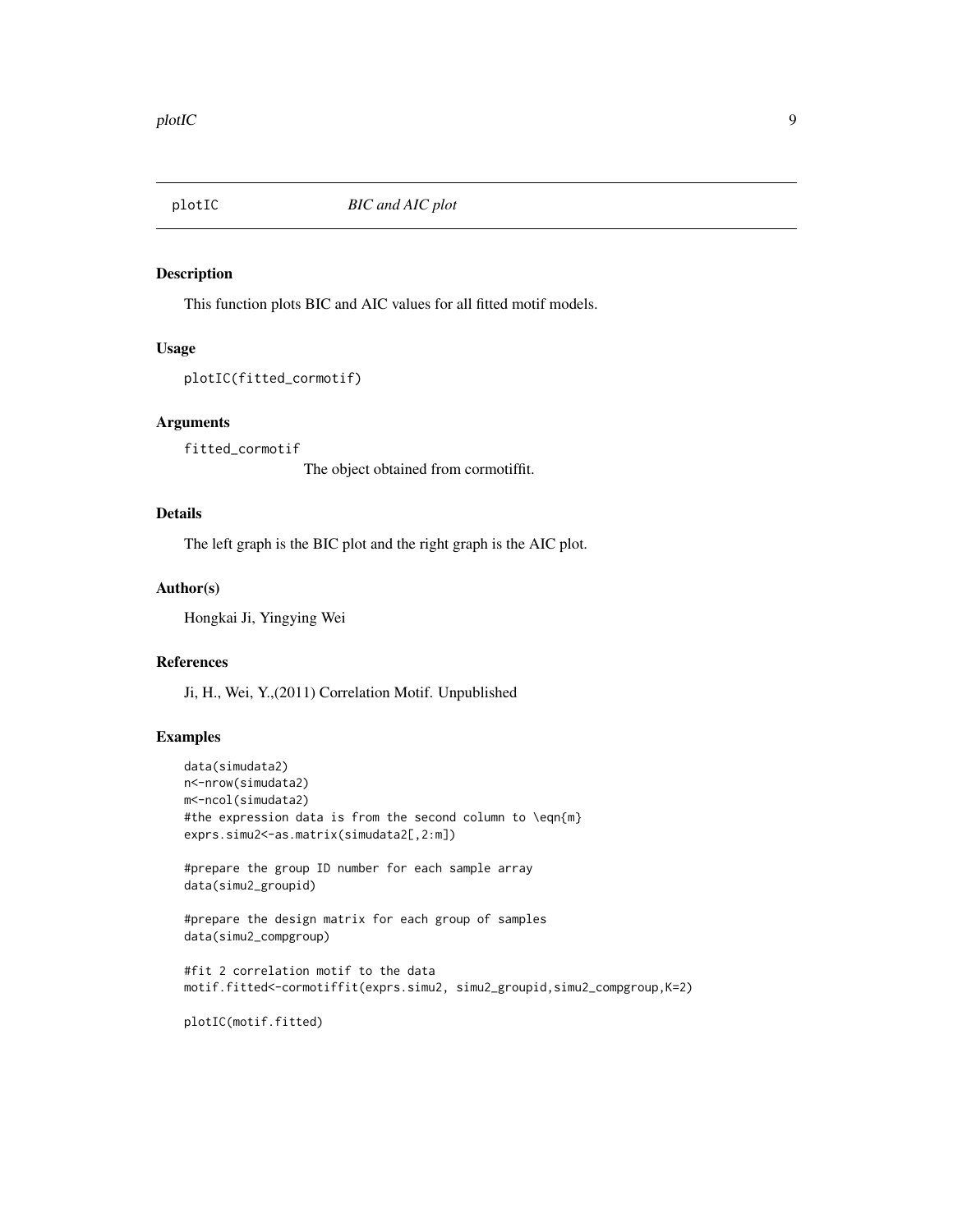<span id="page-9-0"></span>

## Description

This function plots the Correlation Motif patterns and the associated prior probability distributions.

#### Usage

```
plotMotif(fitted_cormotif,title="")
```
## Arguments

fitted\_cormotif The object obtained from cormotiffit. title The title for the graph.

#### Details

Each row in both graphs corresponds to one motif pattern. The left graph shows the correlation motif pattern. The grey color scale of cell  $(k, d)$  indicates the probability that motif k is differentially expressed in study d. Each row of the bar chart corresponds to the motif pattern in the same row of the left pattern graph. The length of the bar in the bar chart shows the number of genes of the given pattern in the dataset, which is equal to  $motif.fitted\$bestmotif\$motif.prior$  multiplying the number of total genes.

#### Author(s)

Hongkai Ji, Yingying Wei

## References

Ji, H., Wei, Y.,(2011) Correlation Motif. Unpublished

#### Examples

```
data(simudata2)
n<-nrow(simudata2)
m<-ncol(simudata2)
#the expression data is from the second column to m
exprs.simu2 <- as.matrix(simudata2[,2:m])
```
#prepare the group ID number for each sample array data(simu2\_groupid)

#prepare the design matrix for each group of samples data(simu2\_compgroup)

#fit 2 correlation motif to the data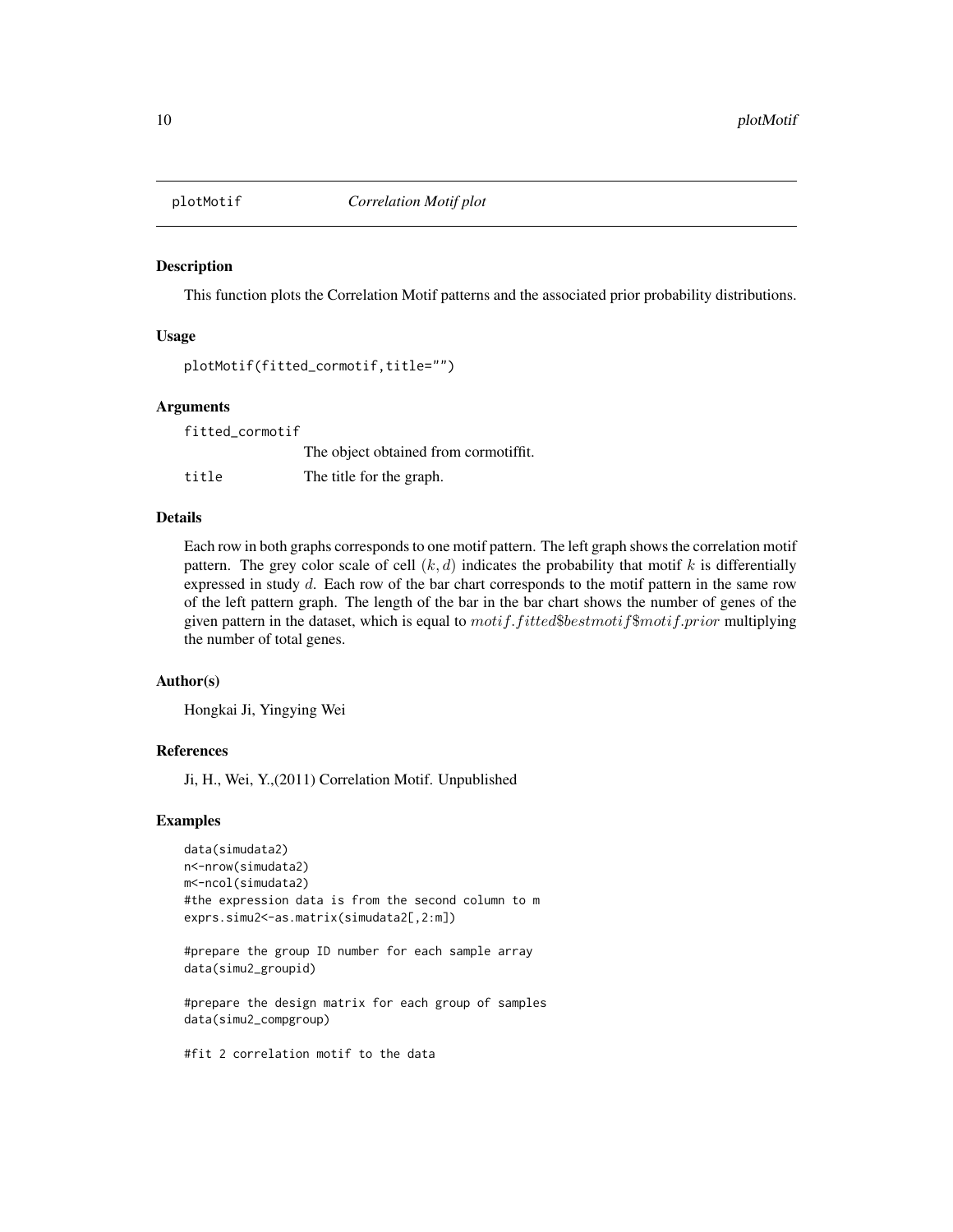#### <span id="page-10-0"></span>simudata2 11

```
motif.fitted<-cormotiffit(exprs.simu2, simu2_groupid,simu2_compgroup,K=2)
```
plotMotif(motif.fitted)

simudata2 *Example dataset for Cormotif*

## Description

Here we present three files needed for the various Correlation Motif fit functions.

## Details

simudata2 are combined from four studies sharing the same 3,000 genes, each having two experiment conditions and three samples for each condition. simudata2 saves the expression values for all genes and all sample arrays on log2 scale; simu2\_groupid prepares the group label for each sample; and simu2\_compgroup describes the study design

## References

Ji, H., Wei, Y.,(2011) Correlation Motif. Unpublished